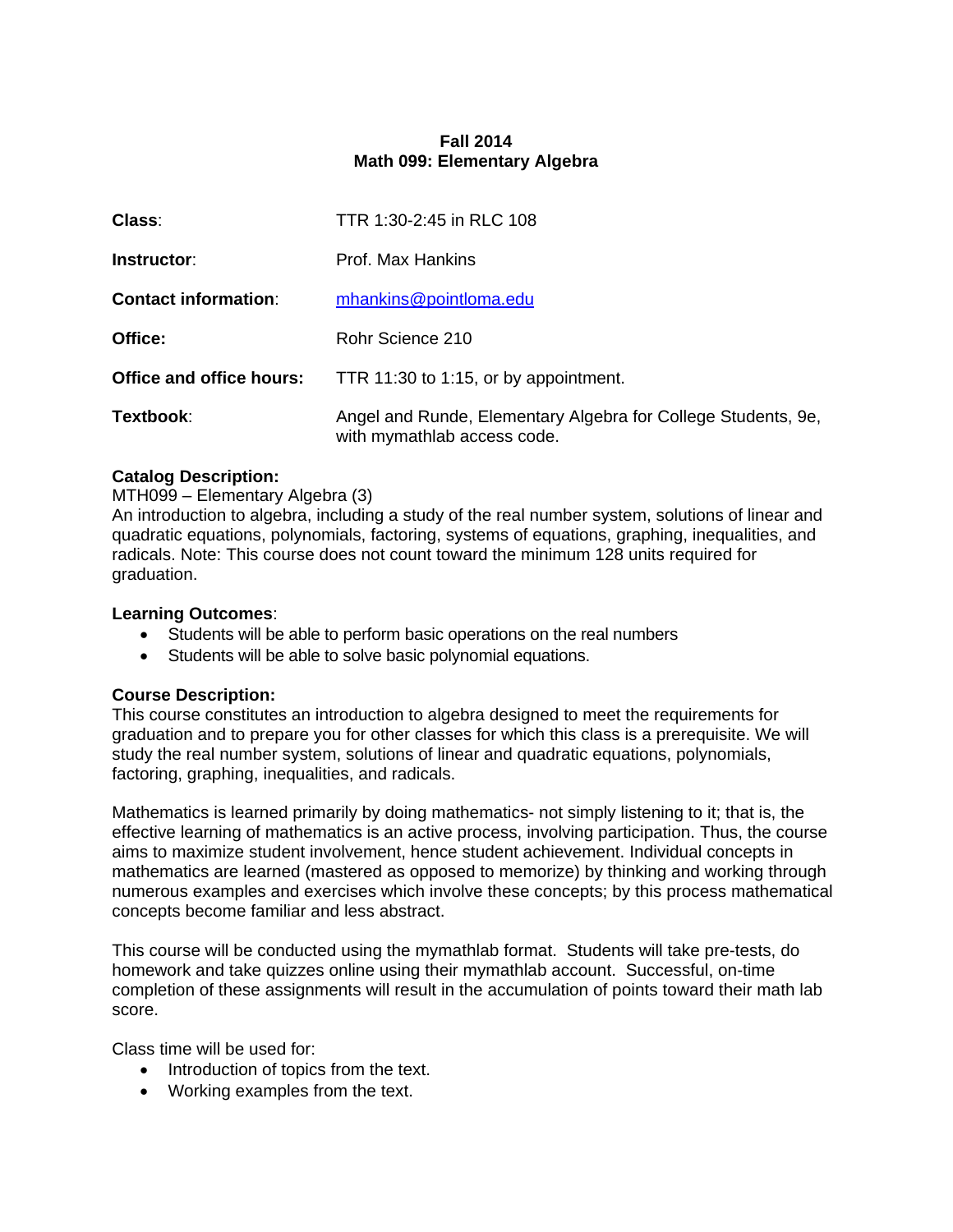- New material presented in class.
- Questions on subject material.
- Guided exploration of new topics.
- Presentation of student projects.
- Exams

### **Grading: Grades for the course will be based on:**

 Mymathlab pre-tests, homework, quizzes (30%), Two exams (15% each; for a total of 30 %), Student project (5%) Student notebook (5%) Final exam (30%).

## **Pre-tests, Homework and Quizzes** (30%):

Assignments will be due each week as given on the mymathlab site. A homework assignment is late if it is not received by its deadline. Late work need not be accepted. Work accepted late due to extenuating circumstances may be assessed a penalty. The lowest two pre-test, homework and quiz grades will be dropped.

## **Exams and Final** (15% each in class exam and 30% final exam):

Examinations and the Final Examination will include problems and questions over material assigned in the text, readings and handouts, as well as material presented in class. No examination shall be missed without prior consent by me or a well-documented emergency beyond your control. A score of zero will be assigned for an examination that is missed without prior consent or a well-documented emergency beyond your control. The examination schedule is included in the daily schedule.

#### **Student Project** (5%)

Students will prepare and present material during a class poster session. The topic choices will be announced in class at some time well in advance of the poster session date.

#### **Student Notebook** (5%)

Students will keep exams and certain completed handouts in a notebook. Other materials of the student's choice may also be included, such as questions and answers from class lectures, how-to notes on math procedures, etc. Notebooks will be graded on completeness, accuracy, neatness and presentation.

#### **Final Exam: Date and Time**

The final exam date and time is set by the university at the beginning of the semester and may not be changed by the instructor. Only in the case that a student is required to take three exams during the same day of finals week is an instructor authorized to change the exam date and time for that particular student. The final exam is **Thursday, December 18, 2014 from 1:30 to 4:00**. The final exam is comprehensive.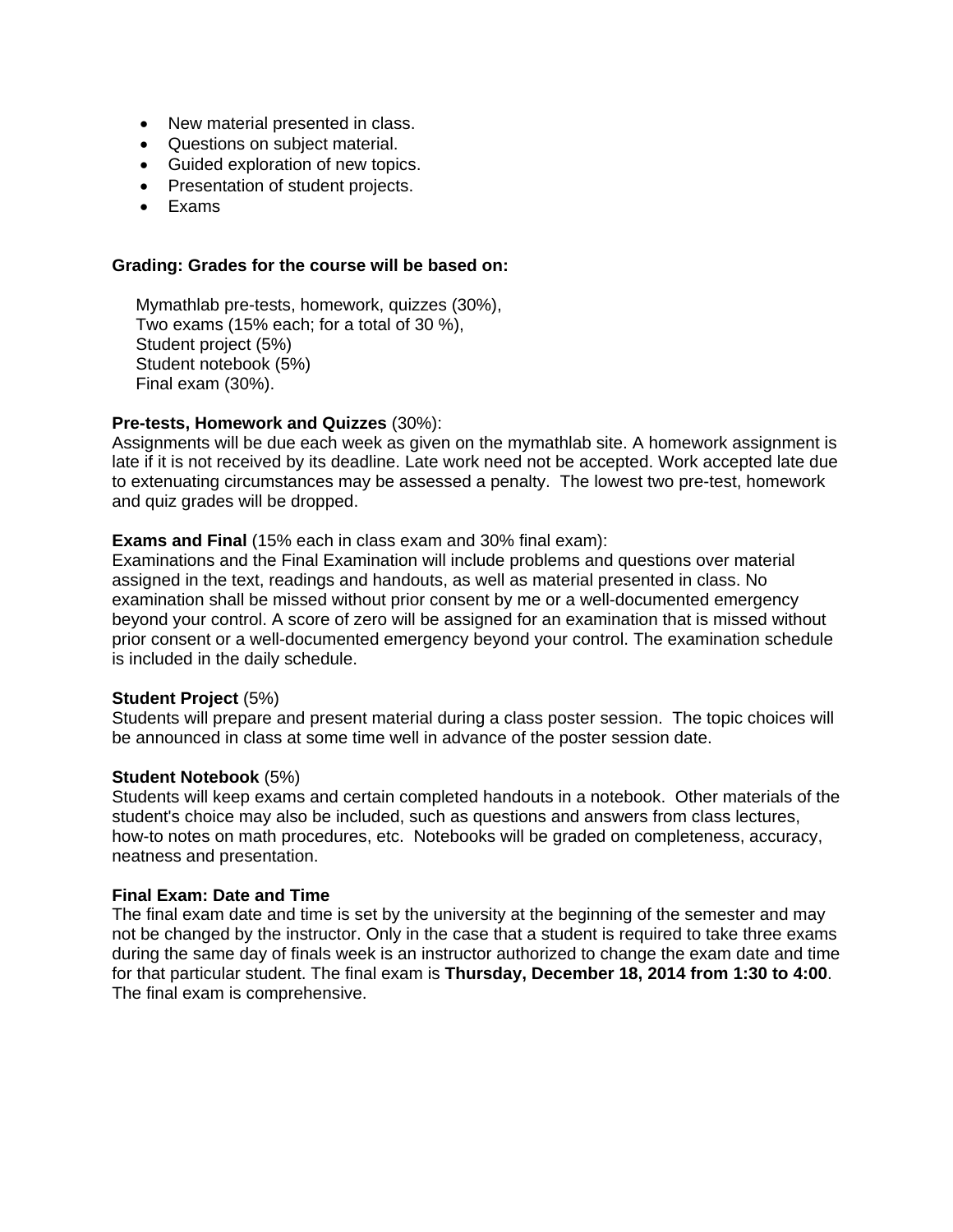## **Grading Scale**:

Course grades will be assigned according to the following scale:

|   |             | В          |            |            |  |
|---|-------------|------------|------------|------------|--|
|   |             | (875, 900) | (775, 800) | (675, 700) |  |
|   | [925, 1000] | [825, 875] | [725, 775] | [625, 675] |  |
| - | [900, 925]  | [800, 825] | [700, 725) | [600, 625] |  |

Note that scores of 599 or lower will result in an F.

#### **Attendance:**

Attendance is expected at each class session. In the event of an absence you are responsible for the material covered in class and the assignments given that day.

Regular and punctual attendance at all classes in which a student is registered is considered essential to optimum academic achievement. Therefore, regular attendance and participation in each course are minimal requirements to be met. There are no allowed or excused absences except as approved in writing by the Provost for specific students participating in certain university-sanctioned activities. Excused absences still count toward the 10%-20% limits, but allow students to make up work, quizzes, or tests missed as a result of a university-sanctioned activity. Activities of a unique nature, such as labs or other activities identified clearly on the syllabus, cannot be made up except in rare instances when instructors have given advanced, written approval for doing so. Whenever the number of accumulated absences in a class, for any cause, exceeds ten (10) percent of the total number of class meetings, the faculty member should send an e-mail to the student and the Vice Provost for Academic Administration (VPAA) warning of attendance jeopardy. If more than twenty (20) percent of the total number of class meetings is reported as missed, the faculty member or VPAA may initiate the student's deenrollment from the course without further advanced notice to the student. If the date of deenrollment is past the last date to withdraw from a class, the student will be assigned a grade of W or WF consistent with university policy in the Grading section of the catalog. There are no refunds for courses where a de-enrollment was processed. For more details see the PLNU catalog: http://catalog.pointloma.edu/content.php?catoid=14&navoid=1089#Class\_Attendance

## **Class Enrollment:**

It is the student's responsibility to maintain his/her class schedule. Should the need arise to drop this course (personal emergencies, poor performance, etc.), the student has the responsibility to follow through (provided the drop date meets the stated calendar deadline established by the university), not the instructor. Simply ceasing to attend this course or failing to follow through to arrange for a change of registration (drop/add) may easily result in a grade of F on the official transcript.

#### **Academic Accommodations:**

While all students are expected to meet the minimum academic standards for completion of their courses as established by the instructors, students with special needs may require academic accommodations. At Point Loma Nazarene University, students requesting academic accommodations must file documentation with the Disability Resource Center (DRC), located in the Bond Academic Center. Once the student files documentation, the Disability Resource Center contacts the student's instructors and provides written recommendations for reasonable and appropriate accommodations to meet the individual needs of the student. This policy assists the university in its commitment to full compliance with Section 504 of the Rehabilitation Act of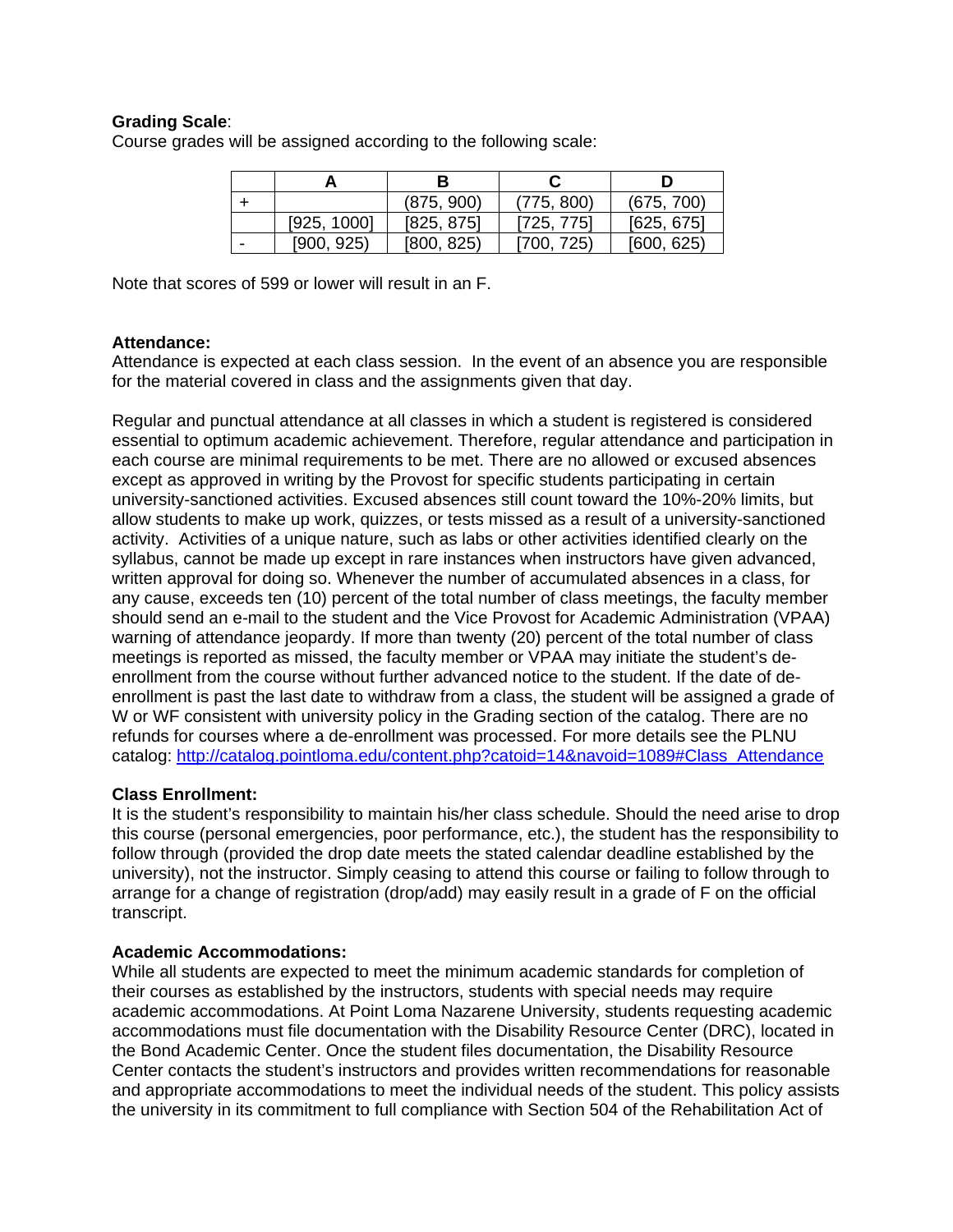1973, the Americans with Disabilities (ADA) Act of 1990, and ADA Amendments Act of 2008, all of which prohibit discrimination against students with special needs and guarantees all qualified students equal access to the benefits of PLNU programs and activities. For more details see the PLNU catalog:

http://catalog.pointloma.edu/content.php?catoid=14&navoid=1089#Academic\_Accommodations

Students with learning disabilities who may need accommodations should discuss options with the instructor during the first two weeks of class.

#### **Academic Honesty:**

The Point Loma Nazarene University community holds the highest standards of honesty and integrity in all aspects of university life. Any violation of the university's commitment is a serious affront to the very nature of Point Loma's mission and purpose. Violations of academic honesty include cheating, plagiarism, falsification, aiding academic dishonesty, and malicious interference. The details of PLNU's meaning of each of these words can be found in the PLNU catalog at:

http://catalog.pointloma.edu/content.php?catoid=14&navoid=1089#Academic\_Honesty

A student remains responsible for the academic honesty of work submitted in PLNU courses and the consequences of academic dishonesty beyond receipt of the final grade in the class and beyond the awarding of the diploma. Ignorance of these catalog policies will not be considered a valid excuse or defense. Students may not withdraw from a course as a response to a consequence.

A student who is caught cheating on any item of work will receive a zero on that item and may receive an "F" for the semester. See the PLNU Catalog for a further explanation of the PLNU procedures for academic dishonesty

(http://catalog.pointloma.edu/content.php?catoid=14&navoid=1089#Academic\_Honesty).

#### **Copyright Protected Materials**

Point Loma Nazarene University, as a non-profit educational institution, is entitled by law to use materials protected by the US Copyright Act for classroom education. Any use of those materials outside the class may violate the law.

#### **General Advice:**

The key to success in this class is to attend lectures regularly and do your homework. You learn mathematics by doing it yourself. You should expect to spend approximately two hours outside of class for every one hour in class working on homework and going over concepts. When doing homework, please note it is normal to not be able to do every problem correct on the first attempt. Do not be discouraged, instead seek help.

For the mymathlab work, it is important to work the problems on paper prior to entering your answer. You will be given several tries to answer a question correctly prior to getting it wrong. Pay particular attention to your pre-test performance - these tests are designed to help you find out what you need to study more intently. If you notice a problem area, make a note of it. The more detailed your question is, the better the chance you will get a helpful answer.

Read the material prior to coming to class. It is not possible to learn most math "cold" the first time it is presented. If you try working the examples first, you will find it easier to follow me as I work them in class.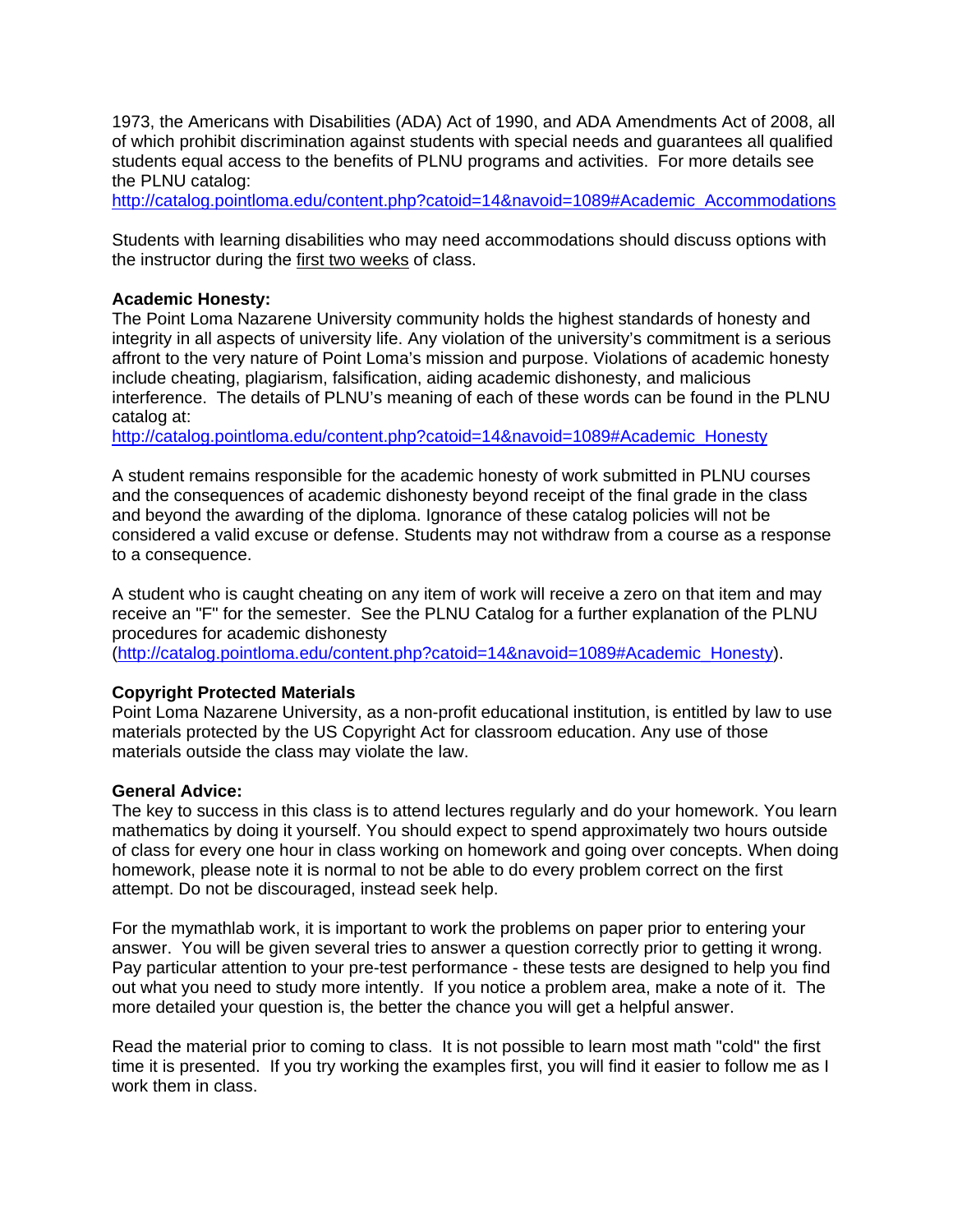## **Sources of Help:**

1. Me. If you have questions, ask me. Because I have a hearing disability, we will be asking questions using the course technology tools. Simply type in your question at any time during class. I am also available during my office hours as listed above, or via email as listed above. For common questions, I may post a livescribe explanation on the site.

2. FREE TUTORING- Math Learning Center, RS-230. Hours are posted on the door.

3. Other classmates. Form study groups! Work together!

4. The mymathlab site: This site has alternative sources of information on the class material.